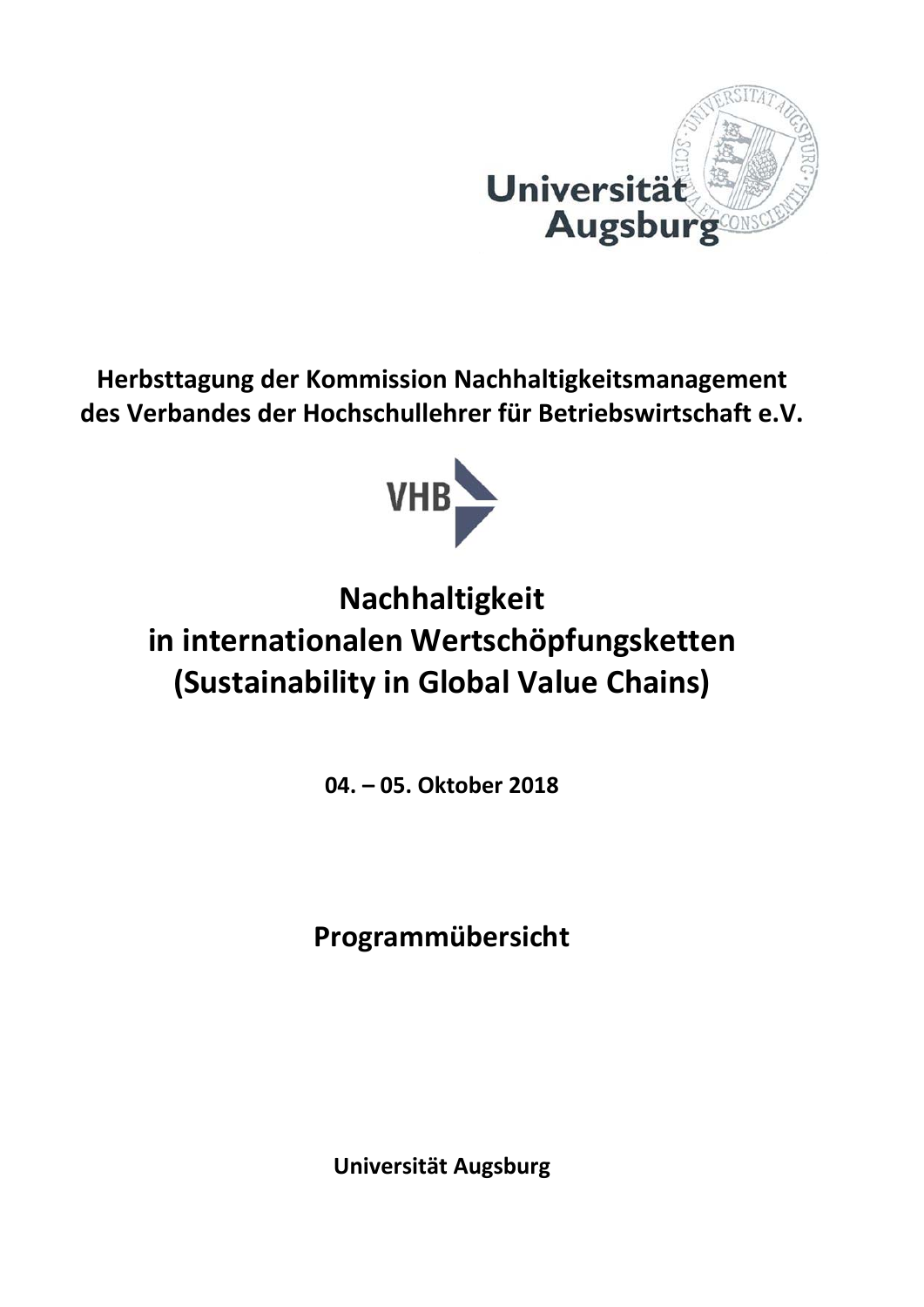## **Donnerstag, 04. Oktober 2018**

| Ab 11:30 Uhr                  | Empfang und Registrierung (Foyer, 1. OG, Geb. H)                                                                                                               |                                                                                             |                                                 |  |
|-------------------------------|----------------------------------------------------------------------------------------------------------------------------------------------------------------|---------------------------------------------------------------------------------------------|-------------------------------------------------|--|
| 12:30-12:45 Uhr               | Begrüßung der Teilnehmer (Raum: 2001, 1. OG, Geb. H)                                                                                                           |                                                                                             |                                                 |  |
| 12:45-14:15 Uhr               | <b>Parallele Sessions</b>                                                                                                                                      |                                                                                             |                                                 |  |
|                               | <b>Sustainability &amp; Digitalization</b>                                                                                                                     | <b>Sustainability Reporting</b>                                                             | <b>Sustainable Supply Chains</b>                |  |
|                               | Raum: 2001 (1. OG, Geb. H)<br>Chair: M. Arnold                                                                                                                 | Raum: 2002a (1. OG, Geb. H)<br>Chair: D. Greiling                                           | Raum: 2003 (1. OG, Geb. H)<br>Chair: A. Tuma    |  |
| 12:45-13:15 Uhr               | 1.1 The social and economic                                                                                                                                    | 1.2 Sustainability Reporting                                                                | 1.3 The effect of collaborative                 |  |
|                               | benefits of digitalization:                                                                                                                                    | and Management Control - A                                                                  | supplier evaluation and collabo-                |  |
|                               | Insights from a field experiment<br>in the blue collar world                                                                                                   | Systematic Literature Review                                                                | rative supplier development on                  |  |
|                               | Lin-Hi, N. / Hollands, L. /                                                                                                                                    | Schrack, D. /Traxler, A. /                                                                  | supply chain sustainability                     |  |
|                               | Straatmann, T.                                                                                                                                                 | Greiling, D.                                                                                | Elking, P. / Müller, M.                         |  |
| 13:15-13:45 Uhr               | 2.1 The Significance of Social Me-                                                                                                                             | 2.2 The impact of cultural and                                                              | 2.3 Exploiting sustainable repu-                |  |
|                               | dia in Stakeholder Engagement                                                                                                                                  | gender diversity in top                                                                     | tation: A longitudinal analysis of              |  |
|                               | and Sustainability Reporting-A                                                                                                                                 | management teams on                                                                         | its performance effects within                  |  |
|                               | Systematic Literature Review and                                                                                                                               | financial, social and                                                                       | buyer-supplier relationships                    |  |
|                               | Conceptual Framework<br>Heinemann, K. / Gold, S.                                                                                                               | environmental performance<br>Kluge, J. / Wagner, M.                                         | Busse, C. / Reinerth, D. /                      |  |
| 13:45-14:15 Uhr               | 3.1 SWOTs and dilemmas in the                                                                                                                                  | 3.2 Sustainability Reporting as                                                             | Wagner, S.<br>3.3 The usefulness of third party |  |
|                               | context of sustainability and                                                                                                                                  | consequence of Environmental                                                                | sustainability standards for                    |  |
|                               | digitisation                                                                                                                                                   | Orientation: A comparison of the                                                            | mineral resources from a multi-                 |  |
|                               | Arnold, M. / Fischer, A.                                                                                                                                       | Sustainability Reporting of Ger-                                                            | tier sustainable supply chain                   |  |
|                               |                                                                                                                                                                | man Ecopreneurs and Followers                                                               | management perspective                          |  |
|                               |                                                                                                                                                                | Hummel, P.                                                                                  | Sauer, P.                                       |  |
| 14:15-14:45 Uhr   Kaffeepause |                                                                                                                                                                |                                                                                             |                                                 |  |
|                               |                                                                                                                                                                |                                                                                             |                                                 |  |
|                               | Keynote-Session, Raum: 2001 (1. OG, Geb. H), Chair: M. Wagner                                                                                                  |                                                                                             |                                                 |  |
| 14:45-15:15 Uhr               | From the 'Eroom' Effect (Moore's Law Backwards) to Borlaug's Paradox: Emerging Challenges and<br>Unintended Consequences of Sustainable Development Innovation |                                                                                             |                                                 |  |
|                               |                                                                                                                                                                | Prof. Jeremy Hall, D.Phil., Centre for Social Innovation Management, Surrey Business School |                                                 |  |
| 15:15-15:45 Uhr               | Criticality of Functional Materials for Emerging Technologies                                                                                                  |                                                                                             |                                                 |  |
|                               | Prof. Dr. Armin Reller, Resource Lab, University of Augsburg                                                                                                   |                                                                                             |                                                 |  |
| 15:45-16:15 Uhr               | Podiumsdiskussion                                                                                                                                              |                                                                                             |                                                 |  |
| 16:15-17:45 Uhr               | <b>Parallele Sessions</b>                                                                                                                                      |                                                                                             |                                                 |  |
|                               | <b>Sustainability &amp; Performance</b>                                                                                                                        | <b>Sustainability &amp; Climate Change</b>                                                  | Akad. Karriereperspektiven                      |  |
|                               | Raum: 2001 (1. OG, Geb. H)<br>Chair: M. Johnson                                                                                                                | Raum: 2002a (1. OG, Geb. H)<br>Chair: T. Gaugler                                            | Raum: 2003 (1. OG, Geb. H)<br>Chair: A. Tuma    |  |
|                               | 16:15-16:45 Uhr   4.1 Dynamic corporate                                                                                                                        | 4.2 Negative Externalities of                                                               | Interaktive Panelsession zu                     |  |
|                               | sustainability performance:                                                                                                                                    | Agriculture: A Meta-Analysis on                                                             | akademischen                                    |  |
|                               | How we measure matters                                                                                                                                         | the External Effects of Food                                                                | Karriereperspektiven für den                    |  |
|                               | Johnson, M. / Busch, T. /                                                                                                                                      | Production focusing on Global                                                               | wissenschaftlichen                              |  |
|                               | Schnippering, M.                                                                                                                                               | Climate Impacts                                                                             | Nachwuchs im Bereich des                        |  |
|                               |                                                                                                                                                                | Gaugler, T. / Stoeckl, S. /                                                                 | Nachhaltigkeitsmanagements                      |  |
|                               |                                                                                                                                                                | Rathgeber, A.<br>5.2 Economic Aspirations of                                                | Hahn, R. / Spraul, K./ Tuma, A. /               |  |
| 16:45-17:15 Uhr               | 5.1 Conceptual economic and<br>ecological evaluation for a                                                                                                     | Innovations in Carbon Dioxide                                                               | Wagner, M.                                      |  |
|                               | Closed-Loop Supply Chain in the                                                                                                                                | Capture and Utilization Value                                                               |                                                 |  |
|                               | Automotive Industry                                                                                                                                            | Chains                                                                                      |                                                 |  |
|                               | Rosenberg, S. / Maier, M. /                                                                                                                                    | Naims, H.                                                                                   |                                                 |  |
|                               | Schultmann, F.                                                                                                                                                 |                                                                                             |                                                 |  |
| 17:15-17:45 Uhr               | 6.1 Environmental CSR and                                                                                                                                      | 6.2 Carbon Risk                                                                             |                                                 |  |
|                               | Firm Performance: An                                                                                                                                           | Jacob, A. / Görgen, M. /                                                                    |                                                 |  |
|                               | International Comparison of                                                                                                                                    | Nerlinger, M. / Riordan, R.                                                                 |                                                 |  |
|                               | the Moderating Role of                                                                                                                                         |                                                                                             |                                                 |  |
|                               | Knowledge                                                                                                                                                      |                                                                                             |                                                 |  |
|                               | Hoffmann, A. / Doluca, H. /<br>Talaulicar, T. / Wagner, M.                                                                                                     |                                                                                             |                                                 |  |
|                               |                                                                                                                                                                |                                                                                             |                                                 |  |
| Ab 19:00 Uhr                  |                                                                                                                                                                | Abendessen (Fischerstuben, Holzbachstraße 12½, 86152 Augsburg)                              |                                                 |  |